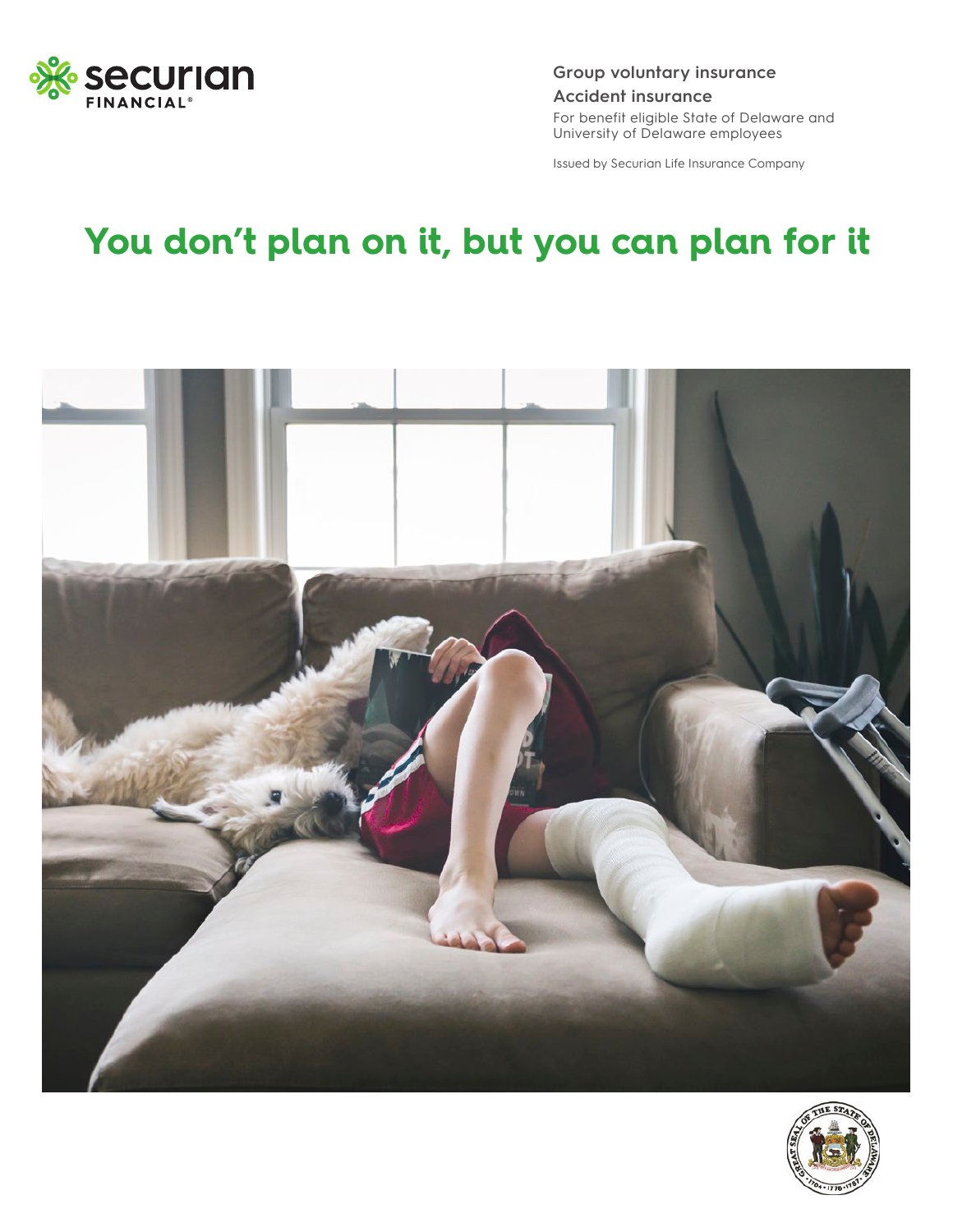# **Accident insurance**

### Don't let an accident hurt more than it should

We all know an accident can happen at any time, but what you may not think about are all the costs that come along with an accident. Group accident insurance can help cover those costs so your personal finances don't take a big hit.

If you experience an accidental injury covered in the policy on or after the effective date of coverage, you can get a payout to use any way you wish to cover deductibles, out-of-pocket medical costs or everyday living expenses.

### **Accidents are the 3rd leading cause of death in the U.S.<sup>1</sup>**

1. Centers for Disease Control and Prevention, NCHS Data Brief No. 328, January 2020.

### **How it works**

Here's an example of how Securian Financial's accident insurance works based on the employee enrolling in the low plan.\*



**Janet elects coverage** in the accident low plan offered by the State of Delaware.

**Janet slips off a stair** and takes a tumble. She breaks her lower leg and wrist and, though she doesn't need surgery, spends two days in the hospital.

**Janet gets a payment** from Securian Financial, to help cover the expense

of the fracture, x-ray and

hospital stay.

**Janet uses the money to** pay her mortgage and obtain a cleaning service. She also uses it to help pay her Aetna HMO hospital copays.

\*Actual experience and benefit payouts may vary from this example

### **It's easy to enroll**

For additional details regarding this program and your enrollment options, please refer to the Statewide Benefits Office website at **[de.gov/statewidebenefits](http://de.gov/statewidebenefits)** (select your group, then choose "Accident & Critical Illness Insurance")

### **How do I learn more?**

Utilize our online benefits decision support tool, Benefit Scout (TM symbol), to help you and your family make insurance elections with confidence. You can even map out a potential accident insurance claim payout. Visit **[LifeBenefits.com/StateofDelaware](http://LifeBenefits.com/StateofDelaware)** to get started.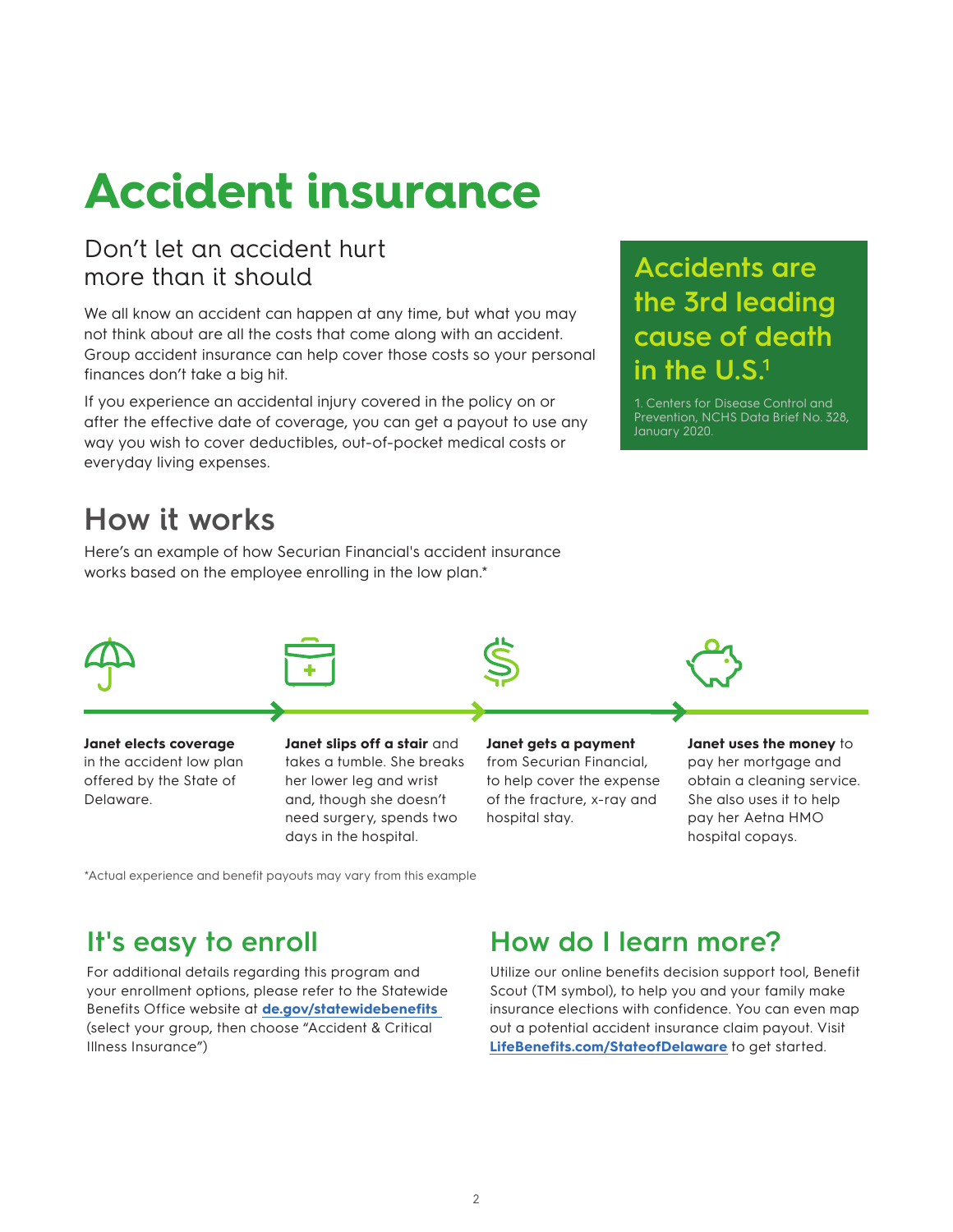#### **Accident insurance benefits**

This is an outline of the covered benefits available. The amount paid will depend on your choice of a high or low plan, the number of benefits you qualify for, the care you receive, and the terms and conditions of the policy.

| <b>Covered benefits</b>                                        |                |                  |
|----------------------------------------------------------------|----------------|------------------|
| <b>Benefit</b>                                                 | Low plan       | <b>High plan</b> |
| <b>Burn benefit (varies</b><br>based on % of body<br>burned)   |                |                  |
| 2nd degree                                                     | Up to \$500    | Up to \$1,000    |
| 3rd degree                                                     | Up to \$10,000 | Up to \$20,000   |
| Concussion                                                     | \$100          | \$200            |
| <b>Dislocation (varies</b><br>based on type of<br>dislocation) |                |                  |
| Surgical                                                       | Up to \$3,000  | Up to \$6,000    |
| Non-surgical                                                   | Up to \$1,500  | Up to \$3,000    |
| Partial                                                        | Up to \$375    | Up to \$750      |
| Eye Injury                                                     |                |                  |
| With surgery                                                   | \$125          | \$250            |
| Removal of foreign<br>object without surgery                   | \$25           | \$50             |
| <b>Fracture (varies based</b><br>on type of fracture)          |                |                  |
| Surgical                                                       | Up to \$4,000  | Up to \$8,000    |
| Non-surgical                                                   | Up to \$2,000  | Up to \$4,000    |
| Chip fracture                                                  | Up to \$500    | Up to \$1,000    |
| <b>Gunshot wound</b>                                           | \$250          | \$500            |
| Lacerations                                                    |                |                  |
| With stitches or staples                                       | \$200          | \$400            |
| Without stitches<br>or staples                                 | \$20           | \$40             |
| Paralysis (varies based<br>on type of paralysis)               |                |                  |
| Principal amount                                               | \$5,000        | \$10,000         |
| Quadriplegia (100%)                                            | \$5,000        | \$10,000         |
| Paraplegia (50%)                                               | \$2,500        | \$5,000          |
| Hemiplegia (50%)                                               | \$2,500        | \$5,000          |
| Uniplegia (25%)                                                | \$1,250        | \$2,500          |

| <b>Emergency care</b>                                               |          |                  |
|---------------------------------------------------------------------|----------|------------------|
| <b>Benefit</b>                                                      | Low plan | <b>High plan</b> |
| Ambulance                                                           |          |                  |
| Ground or water                                                     | \$100    | \$200            |
| Air                                                                 | \$500    | \$1,000          |
| Blood, plasma or<br>platelets                                       | \$50     | \$100            |
| <b>Emergency room</b><br>treatment                                  | \$65     | \$125            |
| <b>Emergency dental</b>                                             |          |                  |
| Crown                                                               | \$75     | \$150            |
| Extraction                                                          | \$25     | \$50             |
| Initial physician's<br>office visit                                 | \$65     | \$125            |
| <b>Hospital care</b>                                                |          |                  |
|                                                                     |          |                  |
| <b>Benefit</b>                                                      | Low plan | <b>High plan</b> |
| Coma                                                                | \$5,000  | \$10,000         |
| <b>Diagnostic testing</b><br>(ultrasound, EEG, CT,<br>CAT, MR, MRI) | \$100    | \$200            |
| Hospital stay -<br><b>Initial benefit</b>                           |          |                  |
| Non-ICU                                                             | \$500    | \$1,000          |
| ICU                                                                 | \$500    | \$1,000          |
| Hospital stay -<br>Daily benefit                                    |          |                  |
| Non-ICU                                                             | \$100    | \$200            |
| ICU                                                                 | \$300    | \$600            |
| <b>Medical</b><br>observation unit                                  | \$50     | \$100            |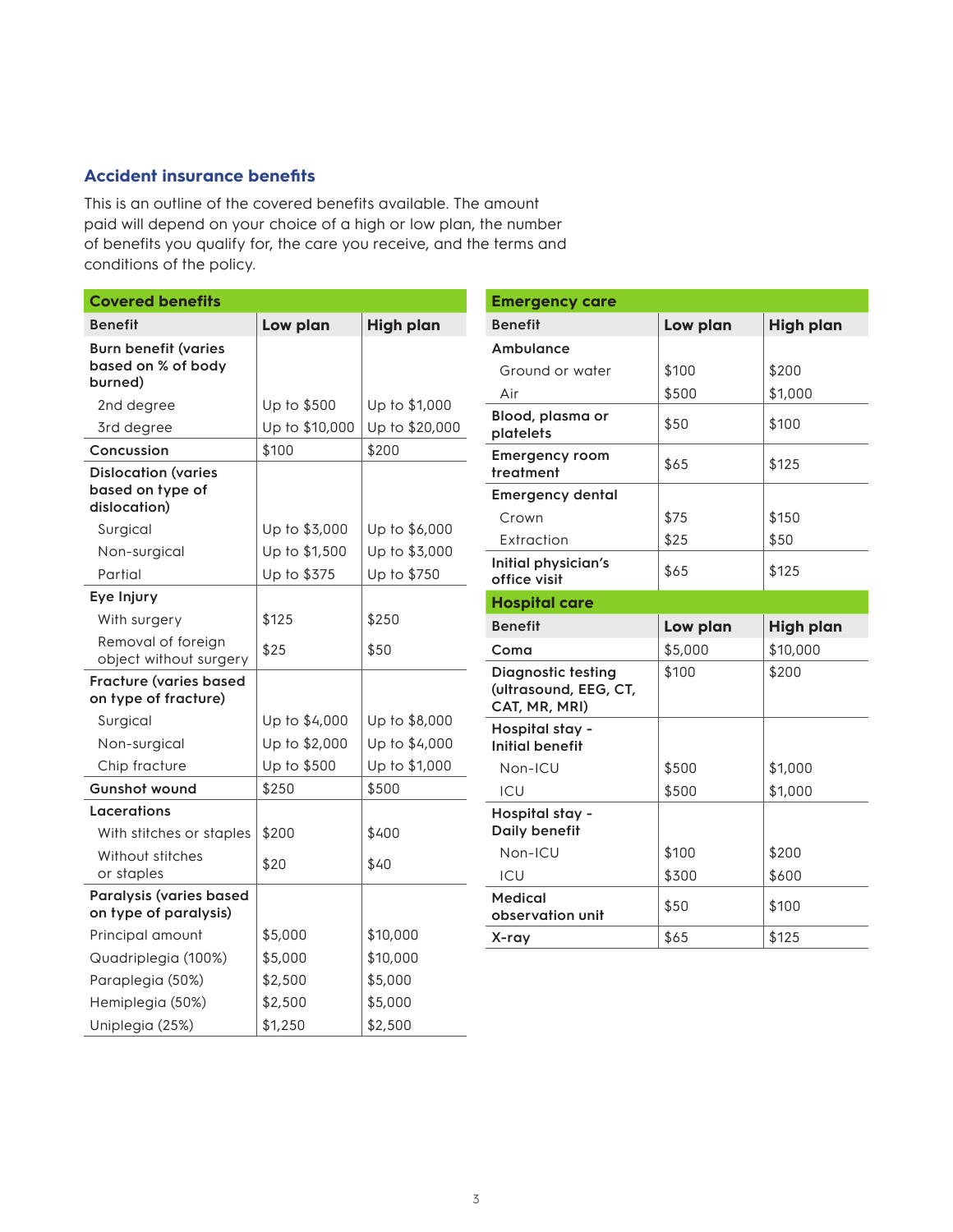| <b>Surgery</b>                                                                                                           |          |                  |
|--------------------------------------------------------------------------------------------------------------------------|----------|------------------|
| <b>Benefit</b>                                                                                                           | Low plan | <b>High plan</b> |
| <b>Abdominal or pelvic</b>                                                                                               | \$500    | \$1,000          |
| <b>Cranial surgery</b>                                                                                                   | \$500    | \$1,000          |
| Joint replacement of<br>elbow or hip                                                                                     | \$500    | \$1,000          |
| Knee cartilage surgery                                                                                                   |          |                  |
| Open                                                                                                                     | \$200    | \$400            |
| Arthroscopic                                                                                                             | \$125    | \$250            |
| <b>Ruptured disc</b>                                                                                                     | \$200    | \$400            |
| Skin graft                                                                                                               |          |                  |
| Percent of applicable<br>burn benefit                                                                                    | 50%      | 50%              |
| Tendon, ligament or<br>rotator cuff                                                                                      |          |                  |
| Open                                                                                                                     | \$200    | \$400            |
| Arthroscopic                                                                                                             | \$125    | \$250            |
| Thoracic surgery                                                                                                         | \$500    | \$1,000          |
| <b>Follow-up care</b>                                                                                                    |          |                  |
| <b>Benefit</b>                                                                                                           | Low plan | <b>High plan</b> |
| Adaptive home and<br>vehicle                                                                                             | \$500    | \$1,000          |
| <b>Appliances</b>                                                                                                        | \$50     | \$100            |
| Follow-up physician's<br>office visit                                                                                    | \$25     | \$50             |
| <b>Prosthetics</b>                                                                                                       |          |                  |
| One                                                                                                                      | \$250    | \$500            |
| Two or more                                                                                                              | \$500    | \$1,000          |
| Post-traumatic<br>stress disorder<br>(benefit is limited to<br>one covered accident<br>per calendar year per<br>insured) | \$100    | \$200            |

| <b>Follow-up care</b>                                                                                                    |                           |                           |
|--------------------------------------------------------------------------------------------------------------------------|---------------------------|---------------------------|
| <b>Benefit</b>                                                                                                           | Low plan                  | <b>High plan</b>          |
| <b>Rehabilitative therapy</b><br>(outpatient)                                                                            | \$50 lump sum             | \$50 lump sum             |
| Transportation<br>(general<br>transportation)                                                                            | \$150 per visit           | \$300 per visit           |
| <b>Support care</b>                                                                                                      |                           |                           |
| <b>Benefit</b>                                                                                                           | Low plan                  | <b>High plan</b>          |
| <b>Adult Companion</b><br>Lodging (lodging must<br>be located at least 100<br>miles from insured's<br>primary residence) | \$50 per day              | \$100 per day             |
| <b>Accidental death &amp; dismemberment</b>                                                                              |                           |                           |
| <b>Benefit</b>                                                                                                           | Low plan                  | <b>High plan</b>          |
| Coverage amount                                                                                                          |                           |                           |
| Employee                                                                                                                 | \$25,000                  | \$50,000                  |
| Spouse                                                                                                                   | \$12,500                  | \$25,000                  |
| Child(ren)                                                                                                               | \$5,000                   | \$10,000                  |
| <b>Dismemberment</b><br>(varies based on type<br>of dismemberment)                                                       |                           |                           |
| Employee                                                                                                                 | Up to \$12,500            | Up to \$25,000            |
| Spouse                                                                                                                   | Up to \$6,250             | Up to \$12,500            |
| Child(ren)                                                                                                               | Up to \$2,500             | Up to \$5,000             |
| <b>Public transportation</b><br>(common carrier) -<br>Pays in addition to<br><b>AD&amp;D</b> benefit                     | 200% of<br>AD&D<br>amount | 200% of<br>AD&D<br>amount |

#### **Accident insurance coverage options and rates**

Your cost for coverage will be deducted after taxes on a monthly basis.

| <b>Coverage type</b>       | <b>Monthly premium per employee</b> |           |
|----------------------------|-------------------------------------|-----------|
|                            | Low plan                            | High plan |
| <b>Employee only</b>       | \$4.12                              | \$7.34    |
| <b>Employee and spouse</b> | \$6.42                              | \$11.38   |
| <b>Employee and child</b>  | \$8.20                              | \$15.10   |
| <b>Employee and family</b> | \$11.64                             | \$21.34   |

Rates are subject to change.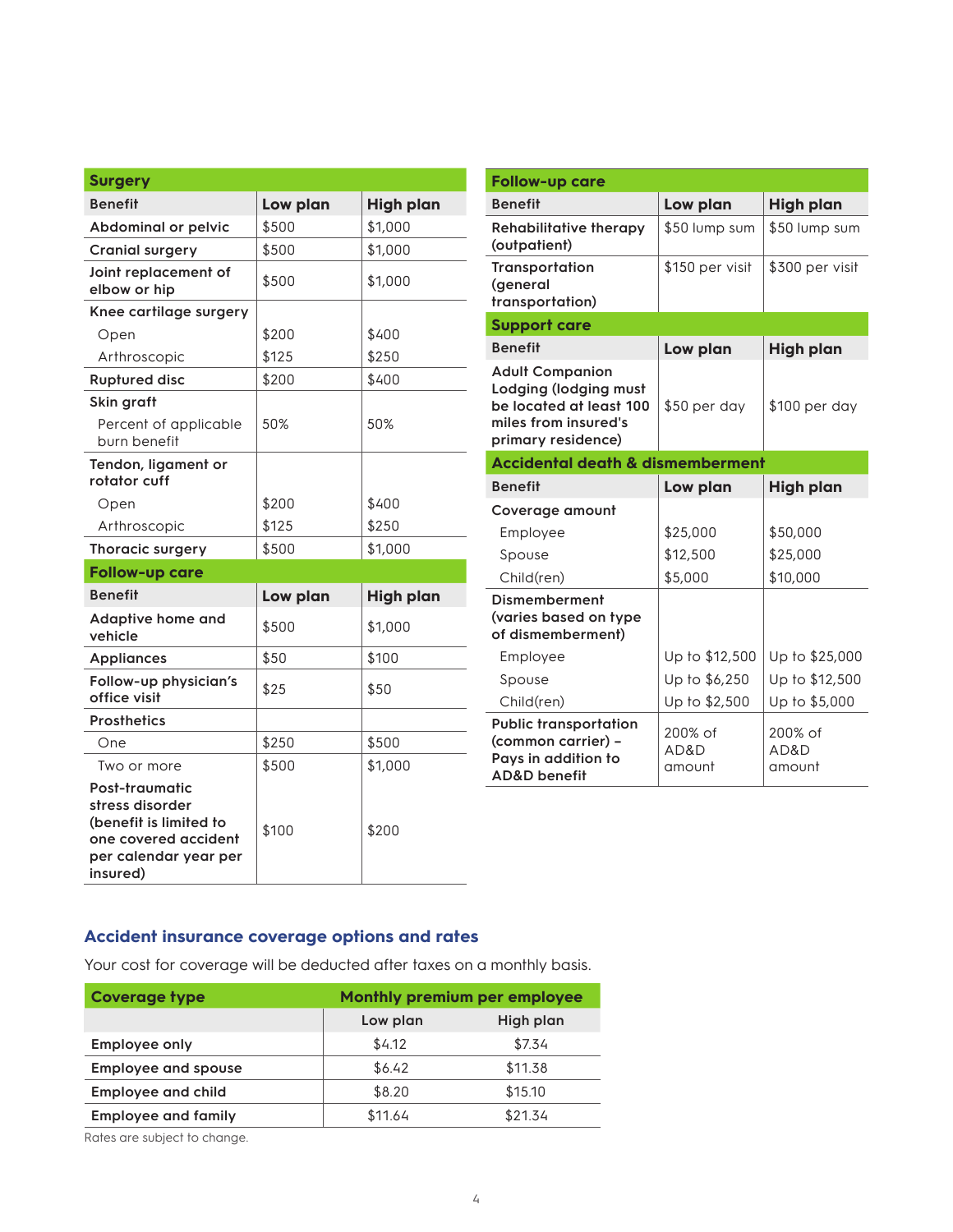#### **Enrollment information**

#### **Eligibility Period:**

Newly hired, benefit-eligible employees can enroll in Accident Insurance within 90 days of becoming eligible for benefits. After the 91st day, you will not be able to enroll until the next annual benefits open enrollment or if you experience a qualifying life event. Benefits are effective the first of the month following your enrollment date.

#### **Enrollment during Open Enrollment:**

Employees will have an opportunity to enroll each year during the annual benefits open enrollment for coverage effective July 1 of the that plan year.

#### **Qualifying Life Event:**

Employees will have 31 days to make a change or enroll in accident or critical illness insurance if they experience a qualifying life event.

#### **Additional enrollment information**

- **•** Premium contributions are necessary in order to have active coverage. No coverage is available when premiums are not paid
- **•** Employee must elect coverage in order to elect spouse or child coverage
- **•** Spouse cannot receive coverage as both an employee and dependent; a child cannot be covered by more than one parent

Please see full eligibility requirements on page 6

#### **Additional features and options**

**No health questions.** All coverage is guaranteed-issue. if elected during annual enrollment, initial eligibility or a qualified family status change.

**Health and wellness benefit.** You and your dependents, if enrolled, are eligible for one \$50 health and wellness benefit per insured, per year, for several types of wellness screenings, including an annual physical exam, a colonoscopy, mammogram, and more. Note: only one child health and wellness benefit is paid per year, regardless of number of children. A full list of the health and wellness screenings is available in the certificate of insurance.

Take your coverage with you. If you leave your employer and wish to continue your coverage you may elect Portability which continues coverage until age 70 by paying premiums directly to Securian Financial. Rates may be different.

**Multiple payouts.** More than one benefit payment may be payable for a single covered accident.

All definitions and terms of coverage will be provided during enrollment on Securian Financial's website, LifeBenefits.

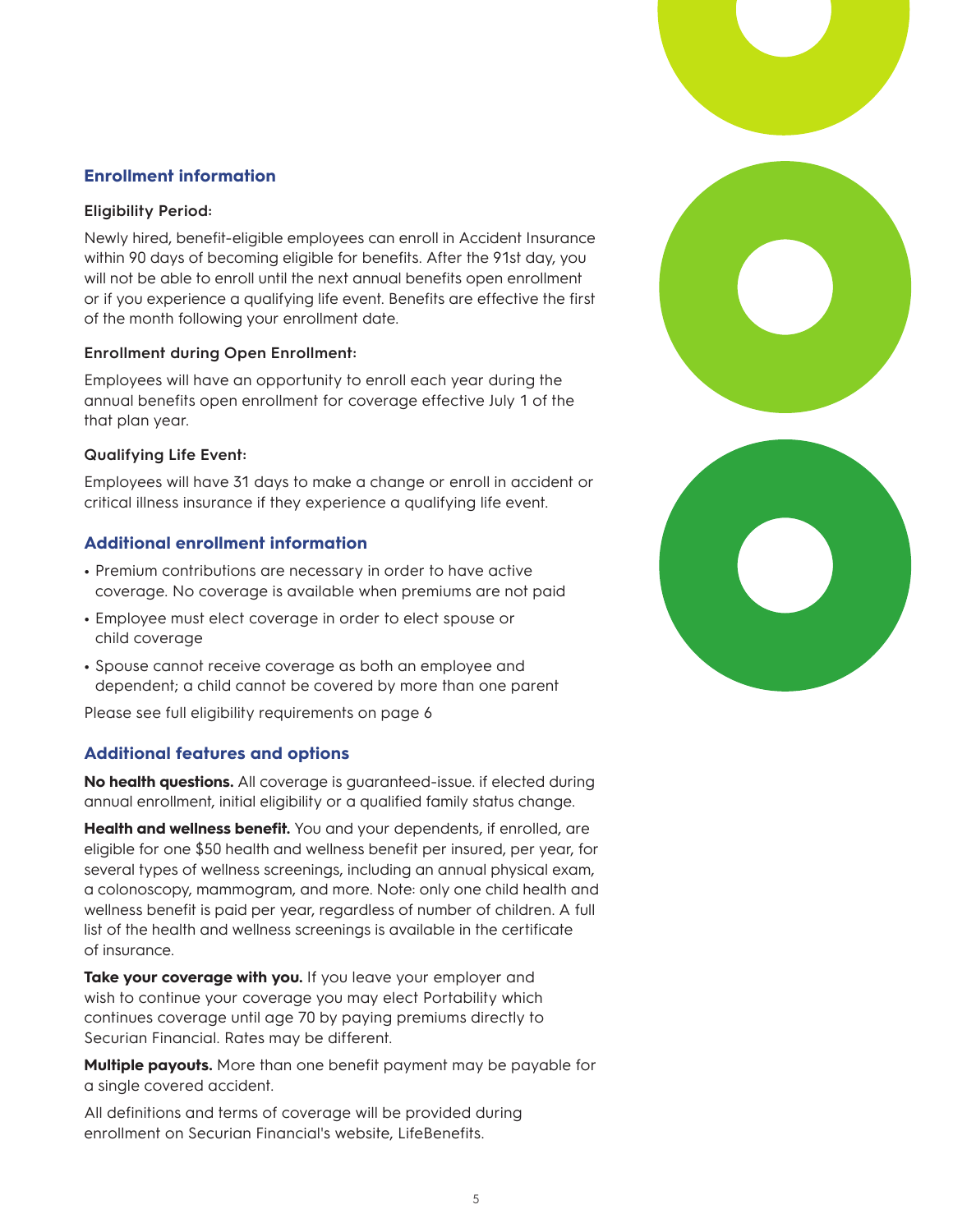#### **Who is eligible for coverage?**

Employees eligible to enroll in Accident insurance include benefit eligible:

- **•** Permanent full-time employees (regularly scheduled 30 or more hours per week or 130 or more hours per month)
- **•** Permanent part-time employees (regularly scheduled to work less than 130 hours per month) and are pension eligible
- **•** Elected and appointed state officials
- **•** Limited term employees

Employees may also elect coverage for their legal spouse and their unmarried children, stepchildren and legally adopted children. Children are eligible from live birth up to age 26.

Disabled children can be covered beyond the dependent child age limits. The disabled child may be covered if he or she:

- **•** Was covered continuously as a dependent child in the group voluntary insurance through his or her parent before reaching the dependent child age limit;
- **•** Is not married; and
- **•** Is providing 50 percent or less of his/her own support because of a disability that is expected to last more than 12 months or results in death

You may also cover a child who is not yours or your spouse's natural or adopted child if the child is:

- **•** Unmarried; and
- **•** Living with you in a regular parent-child relationship; and
- **•** Dependent upon you for support and maintenance; and
- **•** Under the age 19 or under age 24 if a full-time student

See the Statewide Benefits Office website at **de.gov/statewidebenefits** (select your group > choose "Accident & Critical Illness Insurance") for more information on dependent children eligibility.